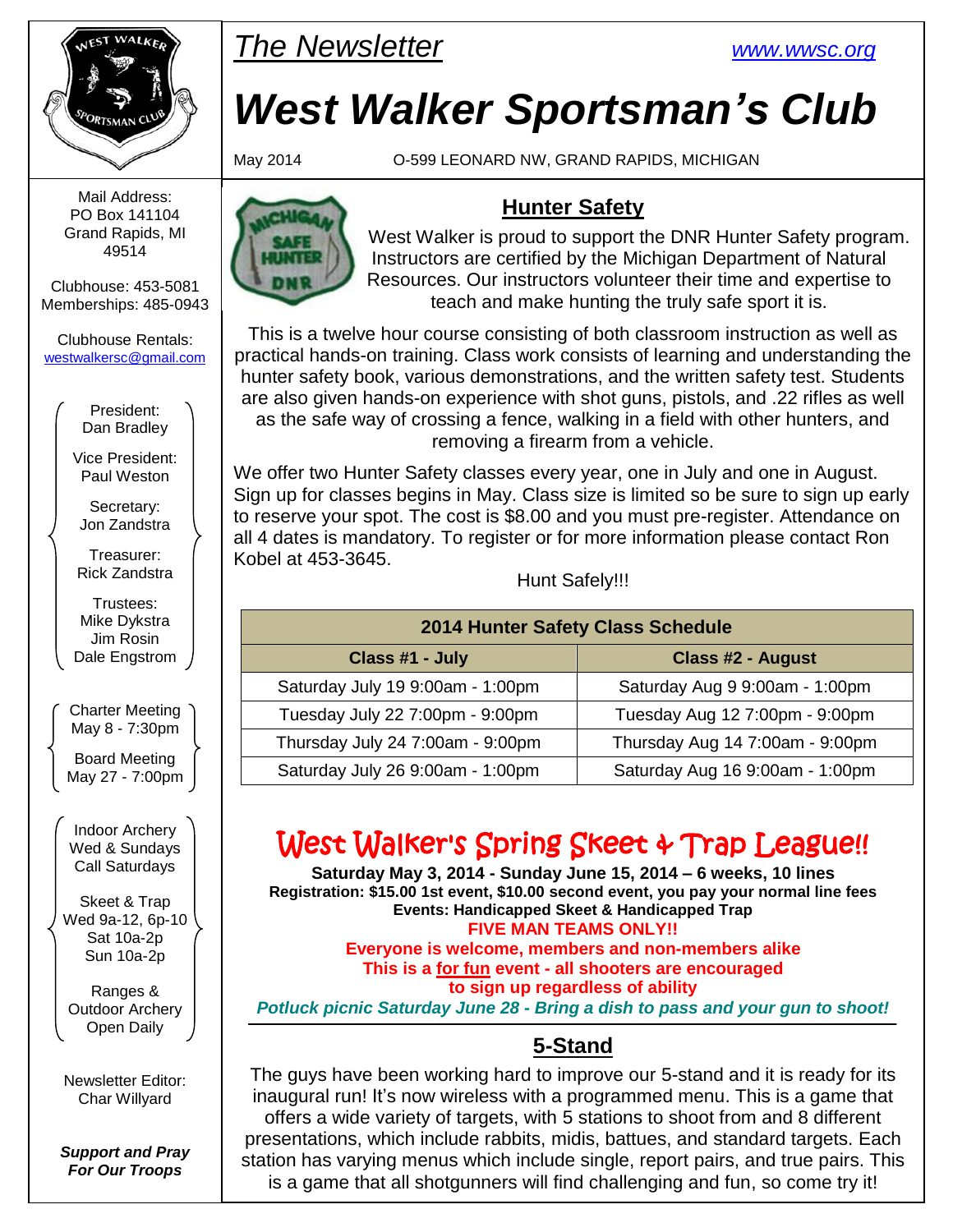# **Fish Fry and Protections**

Our last fish fry went so well we are having another on Friday night, May 23. We bread and deep fry the fish right here in our kitchen. Fish, baked potato, coleslaw and rolls, at a price of \$8.00. If you're a shooter, bring your gun along, because we will also be having some fun on the trap fields shooting protections and maybe even some Annie Oakley. The fun starts at 6:00. – Come down for the fish fry, shotgun shooting or both! See you there!!

### **MUCC 2014 District 5 Team Shoot to be hosted by WWSC**

This year's MUCC District 5 shoot will be held Saturday July 19, and Sunday July 20 at our club. The shooting begins at 10am on each day. Teams consist of 5 shooters. You can shoot skeet, trap or both. Each event is 50 targets. Team registration is \$80.00 per event (\$16.00 per person). This event is open to the public, and the kitchen will be open! We would like to have several teams representing our club. Print the registration form **<http://www.wwsc.org/News/MUCC.2014.Dist5.Shoot.pdf>** and get a team together yourself or fill in your name on the sheet at the shooting desk. WWSC will pay the registration fee of any Charter member.

# **MUCC Youth Camp**

Four lucky youths are being sponsored this year by WWSC for the Michigan United Conservation Club summer youth camp program. Camp staff is carefully chosen from colleges and universities throughout Michigan, from candidates who have knowledge of ecology, outdoor skills, and environmental education as well as a mature and responsible attitude. During their week at camp, youth will increase their knowledge of ecological concepts and broaden their awareness of conservation issues though hands-on nature experience. Congratulations to the four recipients: Ethan Wirth, Kaitlyn Funk, Matt Rea and Lexi Kobel.

#### **Awards**

Every year we have a drawing for the Evan Boomstra Memorial Scholarship award. This scholarship is in memory of Evan Boomstra, who was a skeet enthusiast and worked as a trap boy here at our club. Recipients must be the child, grandchild, niece or nephew of a charter member. This year the \$500.00 award goes to Kendal Rea. Kendal is currently a trap girl at West Walker and is working towards a culinary arts degree. Congratulations Kendal!

The John Sevens award is in memory of a former WWSC member. A silver cup with John's name inscribed on it is passed on each year to the charter member voted most worthy by his peers. This year the John Sevens award goes to Don Mize. Congratulations Don!

# **Upcoming Training Events**

Youth Trap & Skeet Camp - May 17, 2pm to 5pm. Ages 10 to 18. This is a FREE class providing basic introduction to shotguns and the shooting techniques for trap & skeet. Shotguns(20g), ammo, safety glasses, and earplugs will be provided. Parents/Guardians are expected to participate. Coaching & Shooting will be one on one.

Ladies Only Pistol orientation class - June 14 from 2pm to 5pm. Cost: \$20. This hands on training will acquaint participants with pistol shooting. Only .22's will be used (no recoil). Absolutely no experience is necessary. This is NOT a CPL class, but will qualify you if you choose to take the CPL class mentioned below. All pistols, ammo, safety glasses, hearing plugs will be provided. A second class is offered on Aug 9.

Concealed Carry License (CPL) class - July 12, 9am to 5pm. Cost: \$135 (discounts for WWSC Charter and Associate members). This is the required class for the State of Michigan. Ammo requirements: 50 rounds (no magnum's please). A second class is offered on Sept 13.

Class sizes are limited for these classes. Pre-registration is required. Contact: [Barry45ACP@aol.com](mailto:Barry45ACP@aol.com) for an application.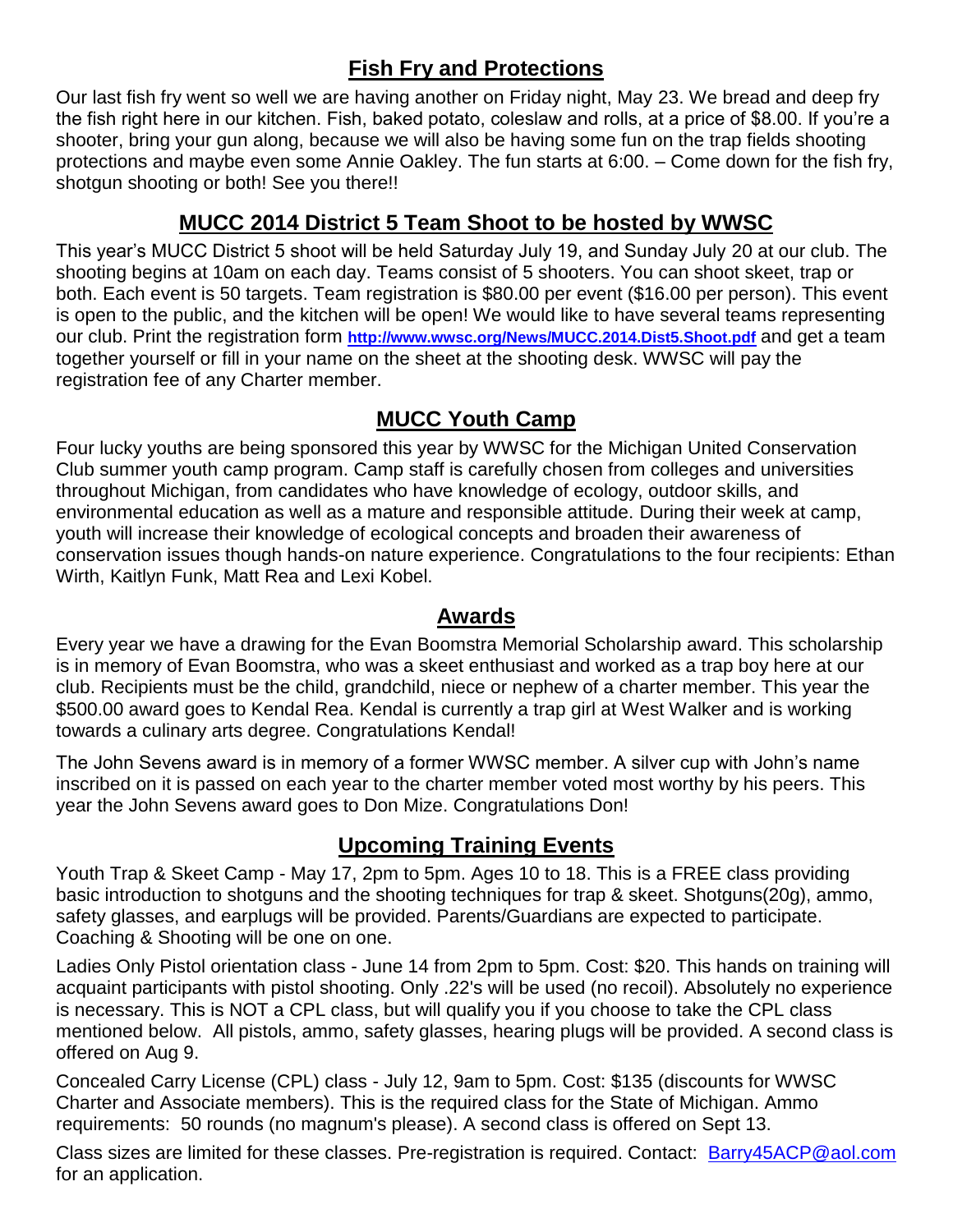#### **Winter Shotgun League Final Scores**

High Overall – Dave Bigelow Skeet – 271, Trap - 287

#### **Skeet 12g**

1st place – Dan Bradley - 272 2nd place Rick Zandstra - 271

**Skeet 12g Handicapped** 1st place - Chris Ferrari – 284.6 2nd place - Mike Kamps – 280.6

**Skeet 20g Handicapped** 1st place – Brian Myers – 283.8 2nd place – Dave Gervais - 282.0

**Skeet Team**  Dan Bradley/Rick Zandstra

**May 27 Ruger American 270 cal Jun 24 Ruger KSR40 (ss) 40 cal Jul 29 Henry Golden Boy, 22 LR**

**Aug 26 Beretta 92 FS 9mm**

**Oct 28 Glock 22 Gen4 40 cal Nov 25 Henry 45-70 cal**

**Dec 30 Remington 1911R1 45 ACP**

**Trap AA** 1st place – Joe Popowich Jr - 275 2nd place – Mike Dykstra - 275

#### **Trap A**

1st place – Jim Rosin - 261 2nd place – Terry Westedt - 251

**Trap B**

1st place – Mike Simcik - 234 2nd place – Doug Cline - 228

**Trap C** 1st place – Cherry Kwong - 207 2nd place – Gim Lee - 205

**Trap Team** Dave Bigelow/Dave VanKley

#### **Centerfire Targets**

We now have centerfire revolver/auto targets at the indoor range.

Indoor range fees for May will be dropped to \$2.00 per individual and \$3.00 per family.

We have the building open on Wednesdays from 5-9 and Sundays from 5:30 to 9

So if you haven't had a chance to check out the new facility, now's the time.

# **Steak Night / ATA Shoot**

Wednesday May 7 is an ATA Big 50 Steak night shoot. Trap fields will not be available for open shooting until all event shooting is finished. The steak dinners are available to the general public. Dinner includes a baked potato, garlic bread, veggies and a salad. Prices are \$8.00 for non-members. Members and anyone participating in an ATA/NSSA shoot pay only \$6.00.

**2014 Big Gun Raffle Jan 28** | Kel Tec SUB2000, 9mm **Feb 25 Taurus 85UL 38 special Denny Fuller, #9 Mar 25 Mossberg 500 Tactical Tri-rail, 12g Tom Cottrell, #175 Apr 29 Smith & Wesson M&P 22 Jim Nash, #34**

# **Concealed Pistol License Training**

I offer a one day CPL class to anyone 21 years and older for \$125. Wwsc charter/associate members receive \$25/\$60 discounts. Please call (616) 540 0678 and visit [www.greatlakescpltraining.net](http://www.greatlakescpltraining.net/)

> **Great Lakes CPL Training LLC** Owner & club member Bill Parsons

# **May Range Hours**

**May 1 – 15**

Mon – Sat: 9:00am – 8:30pm Sundays: 10:00am – 8:30pm

#### **May 16 – 31**

Mon – Sat: 9:00am – 9:00pm Sundays: 10:00am – 9:00pm

Link for range hours: [http://www.wwsc.org/ClubInfo/range\\_hours.htm](http://www.wwsc.org/ClubInfo/range_hours.htm)

Link for range rules: [http://www.wwsc.org/ClubInfo/range\\_rules.htm](http://www.wwsc.org/ClubInfo/range_rules.htm)

#### **Gun Safes**

**Sep 30 Savage Model 11 Trophy Hunter XP .223 w/Nikon 3x9**

Walk – In Vault Doors Fort Knox – American Security – Graffunder

# **HOOGERHYDE SAFE**

1033 Leonard St NW, Grand Rapids, MI 49504 **Phone: (616) 458-6365** Fax: (616) 485-2554

# **SK FULL DRAW 3-D ARCHERY RANGE**

10751 12<sup>th</sup> Ave., Grand Rapids, MI 49534 Phone: **(616) 791-7970**

Open 7 Days **Stan Kurek**

Dawn to Dusk WWSC Member